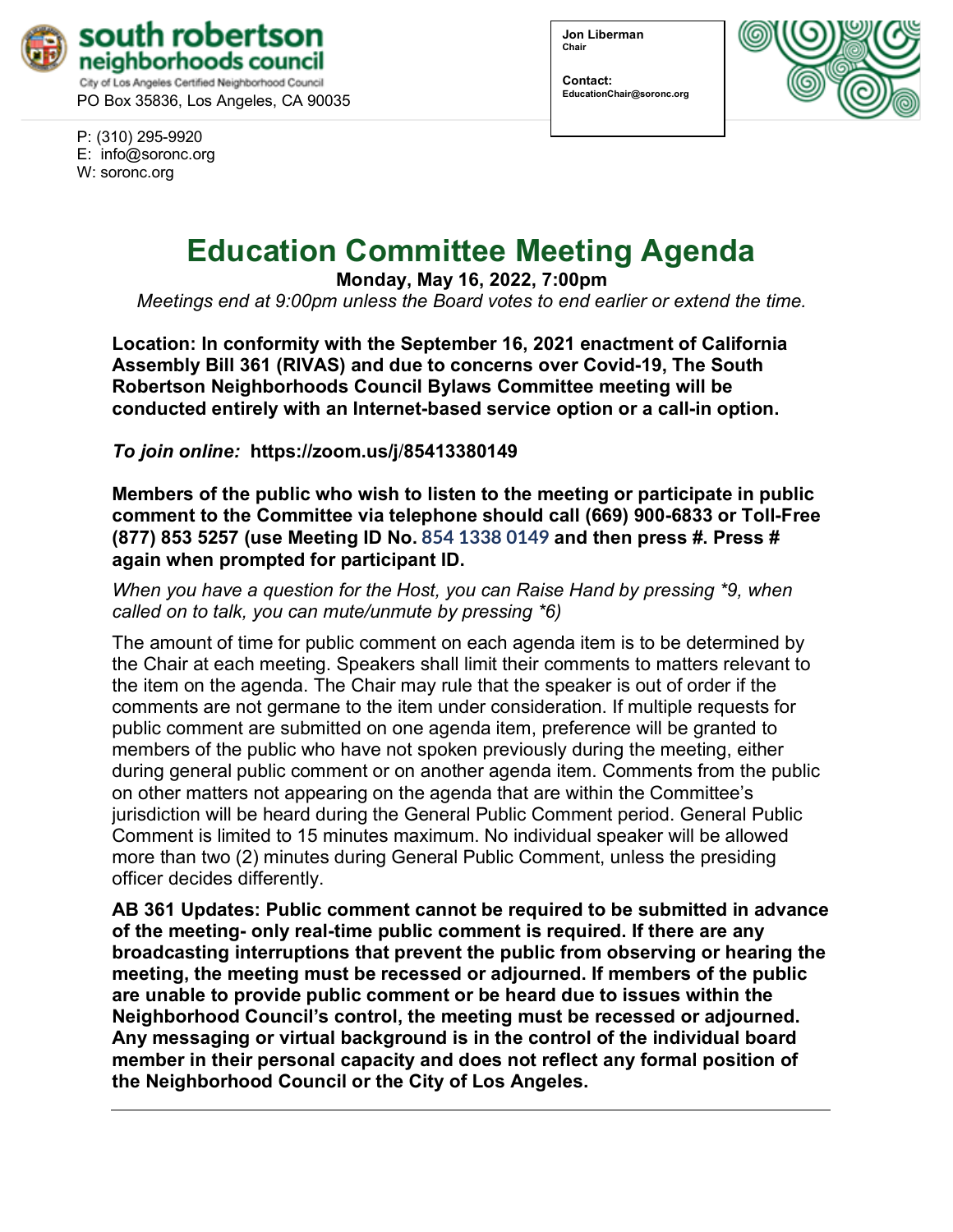# **1. Call to Order**

# **2. Pledge of Allegiance**

#### **3. Roll Call**

a. Current Committee Members: Barry Levine, Jon Liberman, Shirley Traum

# **4. General Public Comment**

#### **5. Brief Committee Announcements**

- a. Items for Future Education Committee Agendas
- b. Other Brief Committee Announcements

# **6. Approval of Minutes for 4/27/22 meeting**

# **7. Unfinished Business**

- a. Continuation of discussion and possible action on 2022 Goals of Committee (i) Outreach to schools within Soro Boundaries
	- (a) Public Schools
	- (b) Private Schools
	- (c) Parents, Teachers, Administration, Staff
	- (d) 501.C.3 Groups

(ii)Review of Soro SCATCH program to determine how the present program could be updated or modified.

(iii) Look into ways we can develop other programming to supplement what the current schools offer.

b. Continuation of discussion and possible action after review of proposed motion on writing a letter to CD #5 and #10 on the effects of prior LAUSD Board action restricting LAUSD Police and the impact on schools and the surrounding community of activity during non-school hours.

c. Continuation of discussion and possible action after review of proposed motion on writing a letter to CD #5 and #10 on potential discovery and removal of lead pipes during renovations of Shenandoah Elementary School and Alexander Hamilton High School.

# **8. New Business**

a. Discussion and possible action on teacher vacancies at LAUSD schools within Soro boundaries.

b. Discussion about engaging with our three elementary schools on ways to utilize SCATCH volunteers in the upcoming semester.

# **9. Adjournment**

*Note: Public comment will be taken for each item where there is discussion and possible action. Public comment and/or participation may occur on other items at the*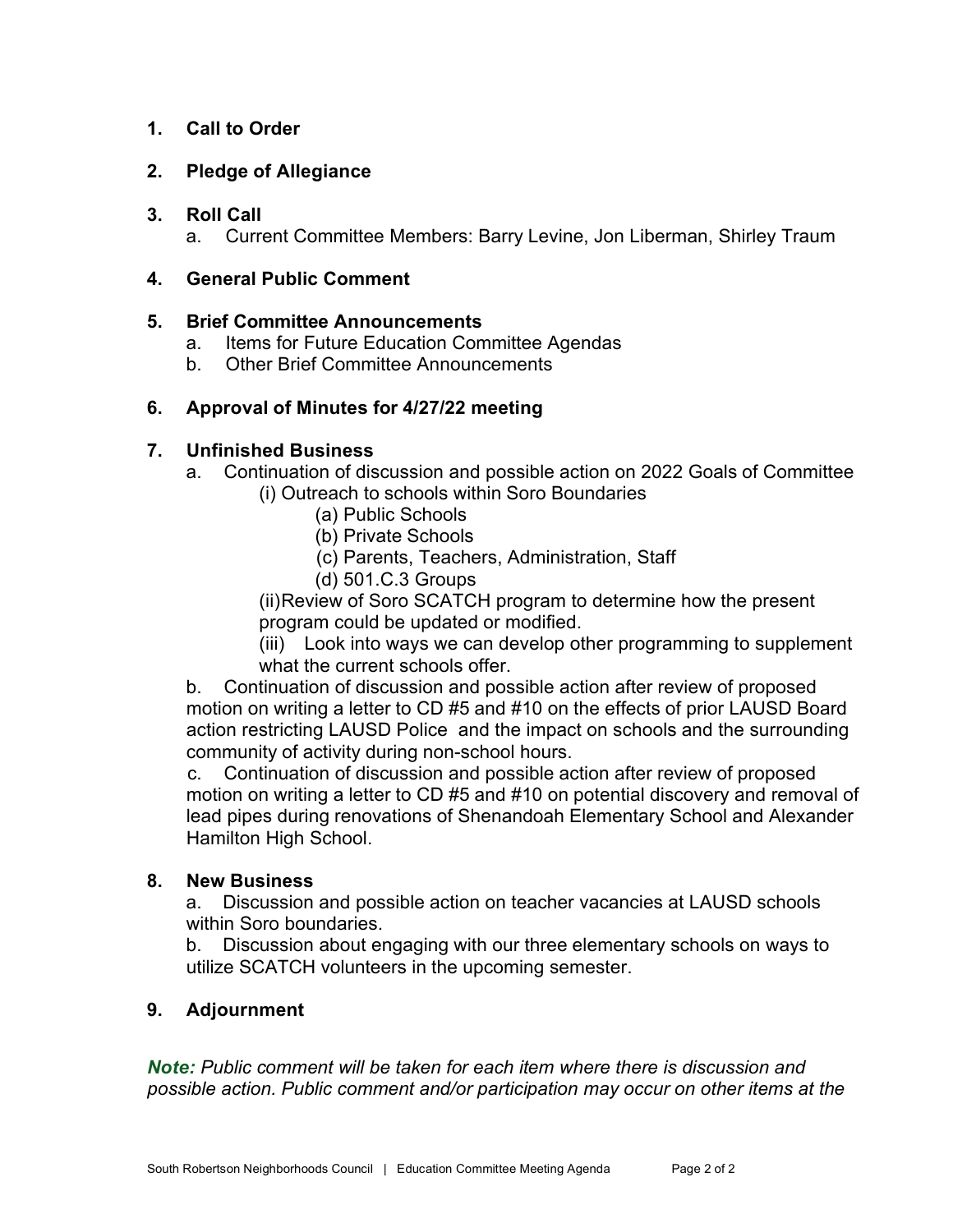*discretion of the Chair. Please note that under the Brown Act, the Committee is prevented from acting on matters brought to its attention during the General Public Comment period; however, the issue may become the subject of a future meeting. In the interest of addressing all items on the agenda, time limits for individual comments and discussion may be set at the discretion of the Chair.*

*Motions that are presented at any committee meeting do not represent an official action or position of the SORO NC, until approved by an affirmative vote at a properly noticed meeting of the General Board.*

#### **Public Posting of Agendas -**

Neighborhood Council agendas are posted for public review as follows:

● Demers & Associates- 1836 1/2 S Robertson Blvd, Los Angeles, CA 90035; The Robertson Blvd Library- 1719 S Robertson Blvd, Los Angeles, CA 90035; The Robertson Recreation Center- 1641 Preuss Rd, Los Angeles, CA 90035; The Office of Councilmember Paul Koretz- 6380 Wilshire Blvd #800, Los Angeles, CA 90048; Hamilton High School- 2955 S Robertson Blvd, Los Angeles, CA 90034

● [www.soronc.org](about:blank)

● You can also receive our agendas via email by subscribing to L.A. City's [Early](about:blank) [Notification System \(ENS\)](about:blank)

#### **Reconsideration and Grievance Process -**

For information on the NC's process for board action reconsideration, stakeholder grievance policy, or any other procedural matters related to this Council, please consult the NC Bylaws. The Bylaws are available at our Board meetings and our website [www.soronc.org](about:blank)

#### **Notice to Paid Representatives -**

If you are compensated to monitor, attend, or speak at this meeting, City law may require you to register as a lobbyist and report your activity. See Los Angeles Municipal Code Section 48.01 et seq. More information is available at [ethics.lacity.org/lobbying.](about:blank) For assistance, please contact the Ethics Commission at (213) 978-1960 or [ethics.commission@lacity.org](about:blank)

**In compliance with Government Code section 54957.5**, non-exempt writings that are distributed to a majority or all of the Board in advance of a meeting may be viewed at our website (soronc.org) or at the scheduled meeting. In addition, if you would like a copy of any record related to an item on the agenda, please contact us via phone at  $(310)$  295-9920 or via email at [info@soronc.org](about:blank)

SORO NC Board members abide by a code of civility (soronc.org/civilitycode). Any person who interferes with the conduct of a Neighborhood Council meeting by willfully interrupting and/or disrupting the meeting is subject to removal. A peace officer may be requested to assist with the removal should any person fail to comply with an order of removal by the Neighborhood Council. Any person who resists removal by a peace